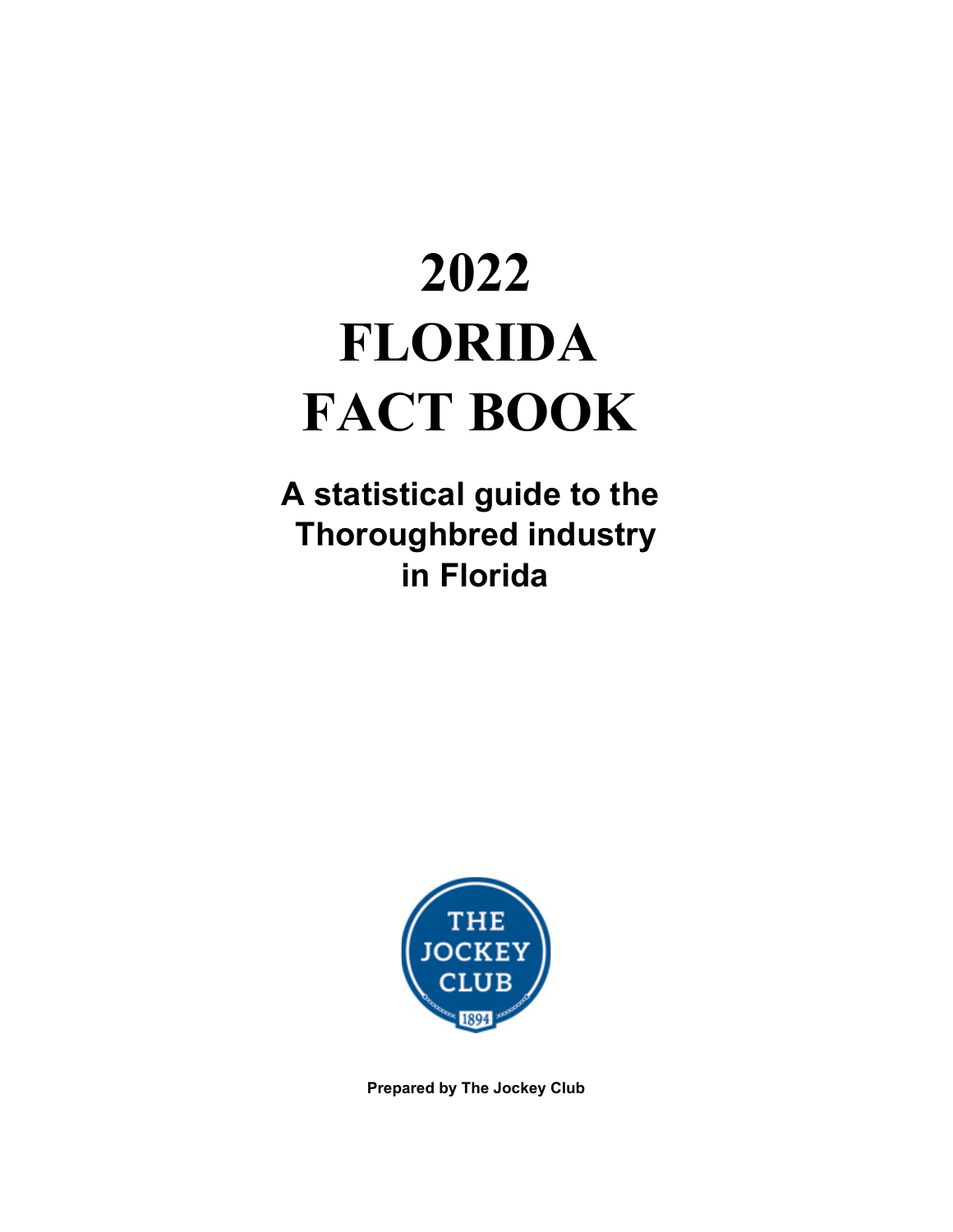#### **Preface**

This report has been compiled as an industry service by The Jockey Club with the intent of shedding some statistical light on the Thoroughbred industry in FLORIDA and, in particular, trends that have evolved over the past two decades. It contains sections on breeding, racing and auction sales. Statistics within the breeding section and those pertaining to racing performance by foaling year are updated on a regular basis. Statistics contained herein are provided courtesy of The Jockey Club, The Jockey Club Information Systems Inc. and Equibase Company LLC. Information pertaining to stallions, mares bred and foal crops are maintained in The Jockey Club's pedigree database and reflect information submitted to the Registry by owners and breeders throughout North America as of the date listed on the page. Information pertaining to races, purses, starters, starts and field size are maintained in the Equibase Company database as collected and reported by chartcallers at tracks throughout North America. Information pertaining to the number of weanlings, yearlings and 2-year-olds sold at auction, gross sales, average price and median price are maintained in the equineline.com database of The Jockey Club Information Systems. Since 2005, Canadian purses have been converted to their equivalent amount in U.S. funds.

Many other statistics about the Thoroughbred industry can be found in The Jockey Club's Online Fact Book (jockeyclub.com/factbook.asp). The Jockey Club is dedicated to the improvement of Thoroughbred breeding and racing and serves as the breed registry for North American Thoroughbreds.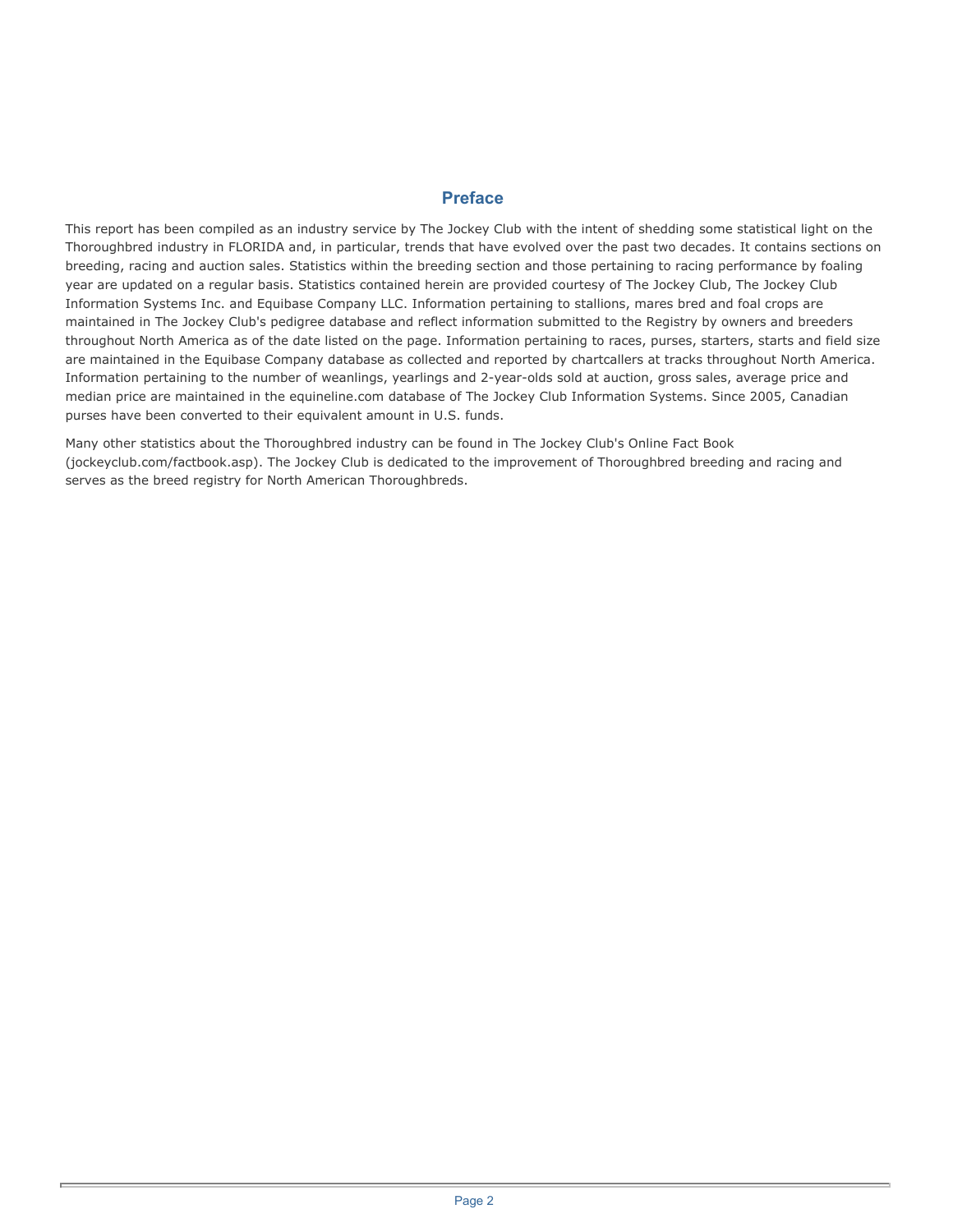#### **Florida Fact Book - Table of Contents**

#### **Breeding Section**

| Annual Mares Bred to Florida Stallions           | △ |
|--------------------------------------------------|---|
| Annual Florida Registered Foal Crop              | 5 |
| Foaling Area of Florida-Sired Registered Foals   |   |
| Conception Area of Florida-Bred Registered Foals |   |

#### **Racing Section**

| <b>Florida Racing Overview</b>                          |    |
|---------------------------------------------------------|----|
| Florida-Bred Racing Statistics by Racing Year           | 9  |
| Florida-Bred Racing Statistics by Foaling Year          | 10 |
| Florida-Bred Starters and Starts: In-State/Out-of-State | 11 |
| Percentage of Florida-Bred Earnings by Racing Area      | 12 |

#### **Sales Section**

| Auction Results for Florida-Bred Weanlings   | 13 |
|----------------------------------------------|----|
| Auction Results for Florida-Bred Yearlings   | 14 |
| Auction Results for Florida-Bred 2-Year-Olds | 15 |

*Bred (Area Foaled): The term "bred" is sometimes used to describe the location where a foal was born, e.g., Kentucky bred (born in Kentucky) or New York bred (born in New York).* 

Copyright © 2022 The Jockey Club. All rights reserved.

No part of this publication may be reproduced, stored in a retrieval system, or transmitted in any form or by means electronic, mechanical, photographic, magnetic or otherwise, without prior written permission of the publisher.

Data provided or compiled by The Jockey Club generally are accurate, but occasionally errors occur as a result of incorrect data received from others, mistakes in processing, and other causes. Therefore, The Jockey Club makes no representations or warranties, expressed or implied, including those of merchantability, accuracy, timeliness or fitness for a particular purpose as to any matter whatsoever, including, but not limited to, the accuracy of any information, product, program or service furnished hereunder. By using the information, product, program or service furnished hereunder, you accept the information, product, program or service "AS IS." Your use of the information, product, program or service CONTAINED HEREIN is at your own risk and you assume full responsibility and risk of loss resulting from use thereof. THE JOCKEY CLUB SHALL NOT HAVE ANY RESPONSIBILITY OR LIABILITY ARISING FROM THE USE OF THE INFORMATION, PRODUCTS, PROGRAMS OR SERVICES FURNISHED HEREUNDER.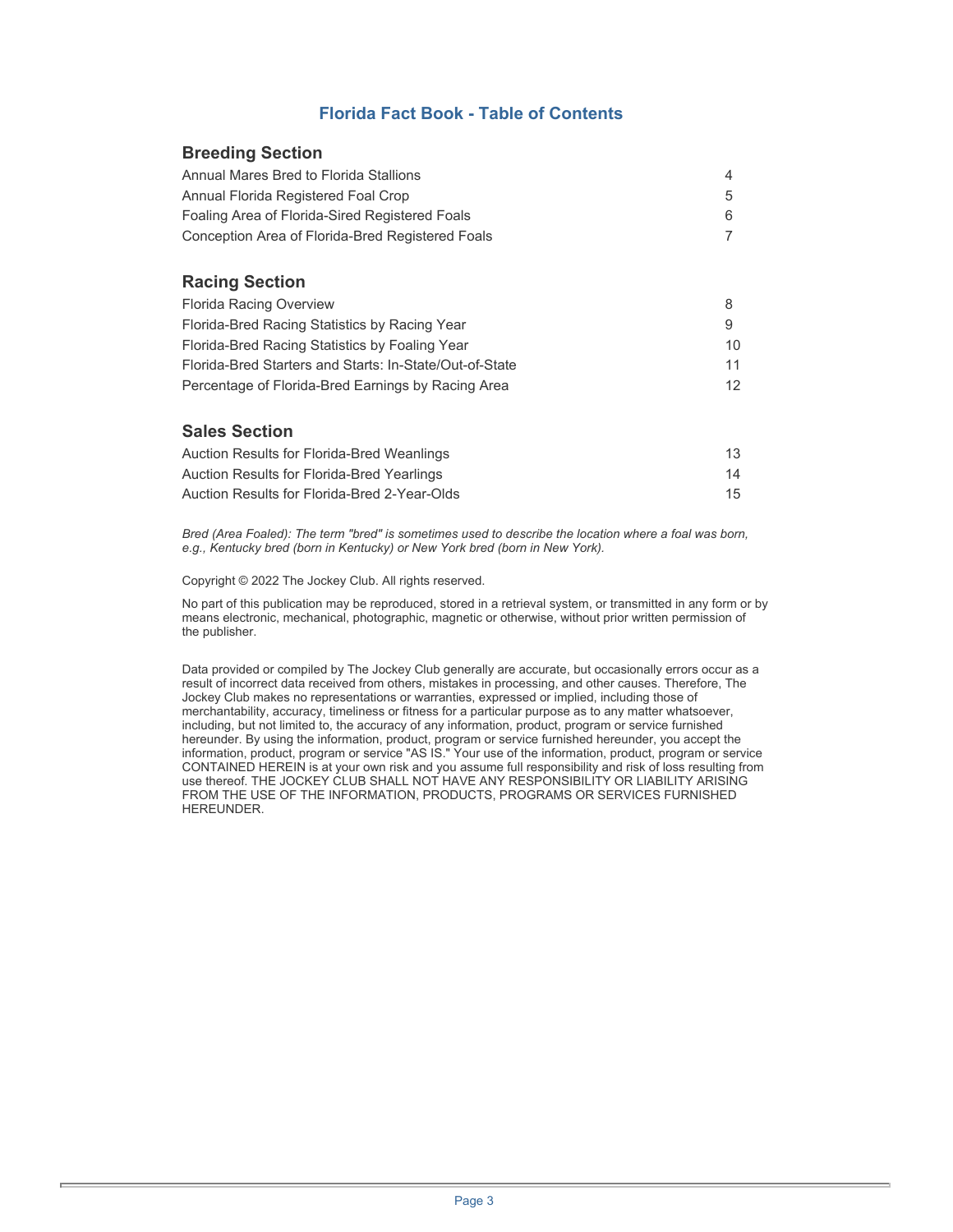

#### Annual Mares Bred to Florida Stallions

| Year | <b>Mares</b><br><b>Bred</b> | Pct. of NA | <b>Stallions</b> | <b>Pct. of NA</b> | Avg.<br><b>Book Size</b> | Avg. NA<br><b>Book Size</b> |
|------|-----------------------------|------------|------------------|-------------------|--------------------------|-----------------------------|
| 2001 | 7,172                       | 11.2       | 295              | 6.3               | 24.3                     | 13.7                        |
| 2002 | 7,161                       | 11.2       | 289              | 6.4               | 24.8                     | 14.1                        |
| 2003 | 6,670                       | 10.6       | 261              | 5.9               | 25.6                     | 14.2                        |
| 2004 | 6,883                       | 10.8       | 259              | 5.9               | 26.6                     | 14.6                        |
| 2005 | 7,191                       | 11.3       | 263              | 6.2               | 27.3                     | 15.1                        |
| 2006 | 7,073                       | 11.2       | 260              | 6.3               | 27.2                     | 15.5                        |
| 2007 | 6,383                       | 10.5       | 253              | 6.6               | 25.2                     | 15.8                        |
| 2008 | 5,430                       | 9.6        | 246              | 6.8               | 22.1                     | 15.6                        |
| 2009 | 4,256                       | 8.5        | 187              | 5.6               | 22.8                     | 14.9                        |
| 2010 | 3,233                       | 7.3        | 170              | 5.5               | 19.0                     | 14.2                        |
| 2011 | 3,036                       | 7.6        | 156              | 5.6               | 19.5                     | 14.2                        |
| 2012 | 3,155                       | 8.3        | 154              | 6.0               | 20.5                     | 14.7                        |
| 2013 | 2,994                       | 8.1        | 159              | 6.6               | 18.8                     | 15.5                        |
| 2014 | 3,024                       | 8.0        | 158              | 6.9               | 19.1                     | 16.5                        |
| 2015 | 3,057                       | 8.2        | 145              | 7.0               | 21.1                     | 18.1                        |
| 2016 | 2,865                       | 7.9        | 134              | 6.8               | 21.4                     | 18.4                        |
| 2017 | 2,311                       | 6.7        | 125              | 6.6               | 18.5                     | 18.2                        |
| 2018 | 2,078                       | 6.3        | 117              | 6.7               | 17.8                     | 18.7                        |
| 2019 | 2,074                       | 6.6        | 120              | 7.2               | 17.3                     | 19.0                        |
| 2020 | 1,832                       | 6.1        | 103              | 6.7               | 17.8                     | 19.6                        |
| 2021 | 1,603                       | 5.6        | 73               | 5.9               | 22.0                     | 23.3                        |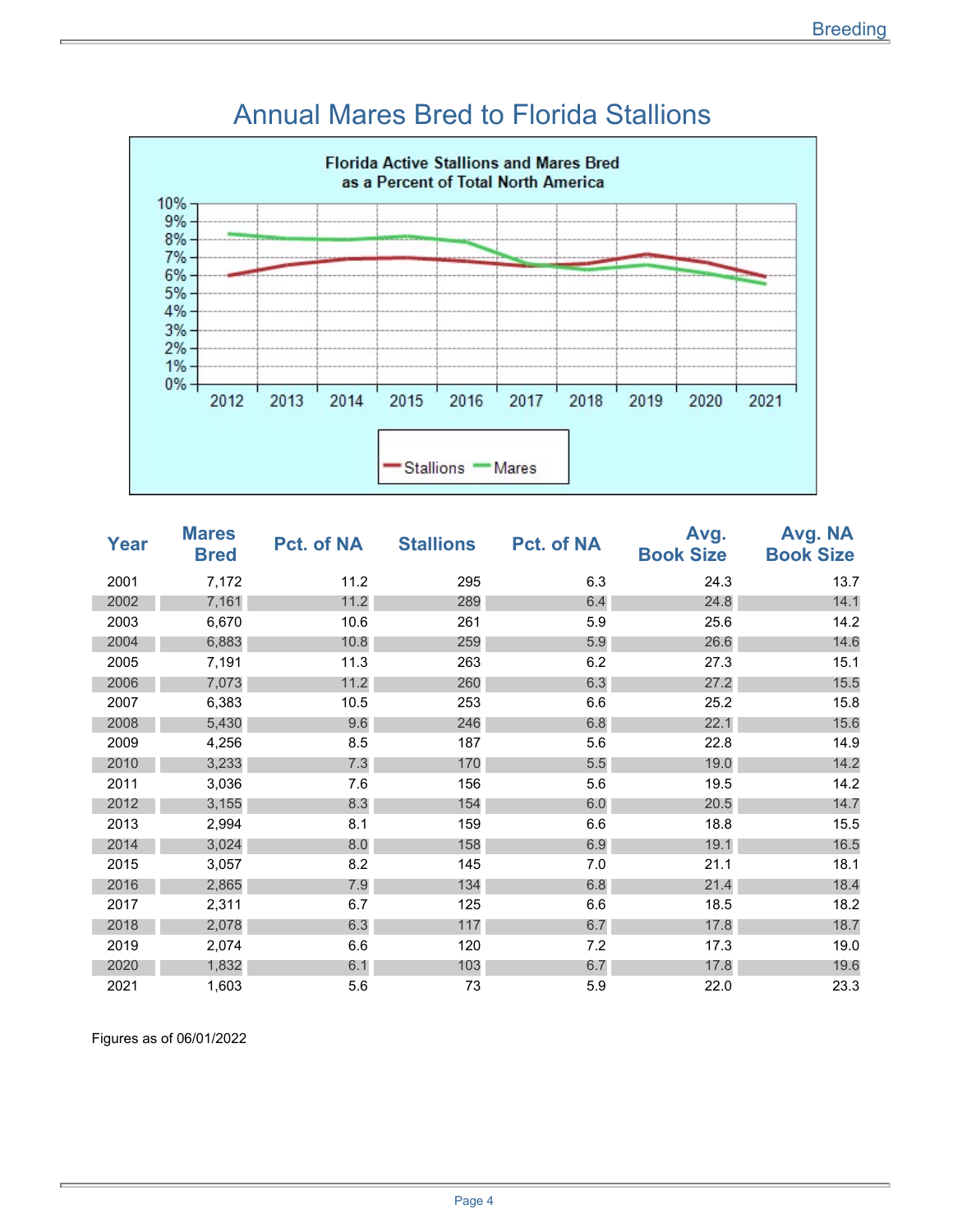

#### Annual Florida Registered Foal Crop

| <b>Crop</b><br>Year | <b>Florida</b> | <b>North</b><br><b>America</b> | Pct. of<br><b>NA Crop</b> |
|---------------------|----------------|--------------------------------|---------------------------|
| 2000                | 4,551          | 37,755                         | 12.1                      |
| 2001                | 4,396          | 37,901                         | 11.6                      |
| 2002                | 4,425          | 35,978                         | 12.3                      |
| 2003                | 4,513          | 37,067                         | 12.2                      |
| 2004                | 4,497          | 37,949                         | 11.9                      |
| 2005                | 4,499          | 38,365                         | 11.7                      |
| 2006                | 4,495          | 38,104                         | 11.8                      |
| 2007                | 4,378          | 37,499                         | 11.7                      |
| 2008                | 3,537          | 35,274                         | 10.0                      |
| 2009                | 2,935          | 32,364                         | 9.1                       |
| 2010                | 2,444          | 28,420                         | 8.6                       |
| 2011                | 2,101          | 24,939                         | 8.4                       |
| 2012                | 2,066          | 23,542                         | 8.8                       |
| 2013                | 2,156          | 23,248                         | 9.3                       |
| 2014                | 2,212          | 23,001                         | 9.6                       |
| 2015                | 2,168          | 23,045                         | 9.4                       |
| 2016                | 2,112          | 22,680                         | 9.3                       |
| 2017                | 1,969          | 22,249                         | 8.8                       |
| 2018                | 1,694          | 21,259                         | 8.0                       |
| 2019                | 1,616          | 20,433                         | 7.9                       |
| 2020                | 1,468          | 20,500 *                       | 7.2                       |

\* Estimated figure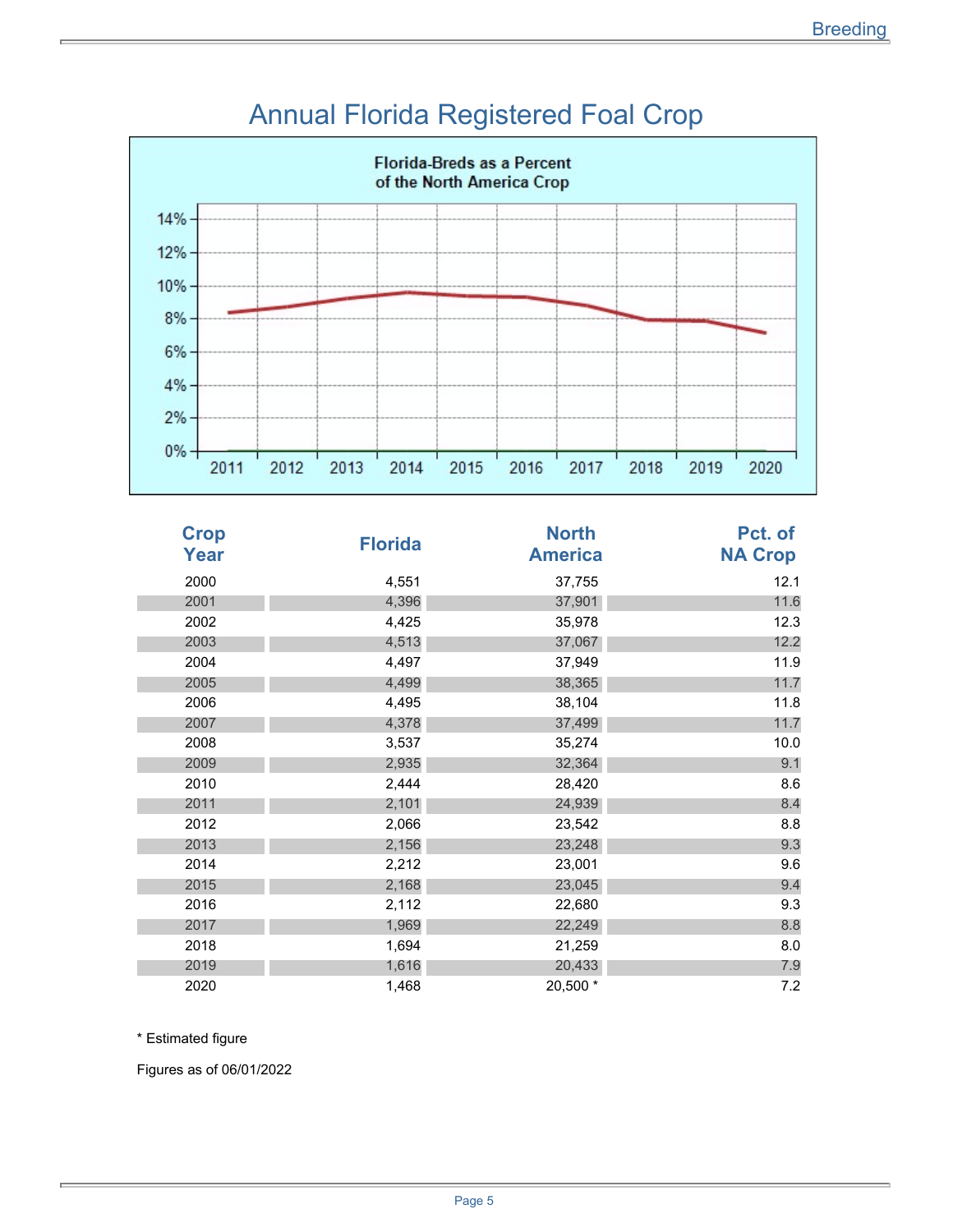### Foaling Area of Florida-Sired Registered Foals

r.

| <b>Foaling Area</b> | 2020                    | 2019                      | 2018                    | 2017                    | 2016                    |
|---------------------|-------------------------|---------------------------|-------------------------|-------------------------|-------------------------|
| <b>FL</b>           | 1,039                   | 1,090                     | 1,162                   | 1,478                   | 1,540                   |
| KY                  | 33                      | $6\phantom{a}$            | 11                      | 61                      | 48                      |
| PA                  | 21                      | $\boldsymbol{9}$          | $\boldsymbol{9}$        | 17                      | $\bf 8$                 |
| <b>NY</b>           | 12                      | 14                        | 8                       | 21                      | 23                      |
| <b>NJ</b>           | 10                      | $\sqrt{2}$                | 1                       | $\mathbf 2$             | $\sqrt{2}$              |
| <b>MD</b>           | $\overline{7}$          | 13                        | $\overline{9}$          | 5                       | 5                       |
| LA                  | $\overline{\mathbf{7}}$ | $\mathsf 3$               | 11                      | $\overline{7}$          | $\boldsymbol{9}$        |
| IN                  | $\overline{6}$          | $\mathbf{1}$              | 15                      | 17                      | $\boldsymbol{8}$        |
| <b>AR</b>           | 5                       | $\overline{2}$            | 1                       | 3                       | $\mathbf 5$             |
| ON                  | 5                       | 3                         | 1                       | 13                      | $\overline{7}$          |
| <b>NM</b>           | 4                       | $\pmb{0}$                 | $\pmb{0}$               | $\pmb{0}$               | $\,6\,$                 |
| OH                  | $\mathfrak{S}$          | 5                         | $\overline{2}$          | 5                       | 10                      |
| PR                  | 3                       | 5                         | $\overline{\mathbf{c}}$ | $\overline{c}$          | $\overline{\mathbf{4}}$ |
| TX                  | 3                       | $\theta$                  | $\boldsymbol{0}$        | $\overline{c}$          | $\mathbf{1}$            |
| SC                  | $\mathbf 2$             | $\boldsymbol{2}$          | $\pmb{0}$               | $\mathbf 0$             | $\mathbf 1$             |
| WV                  | $\overline{c}$          | $\mathfrak{S}$            | $\overline{c}$          | $\boldsymbol{0}$        | $\overline{c}$          |
| $\mathsf{IL}$       | $\boldsymbol{2}$        | $\ensuremath{\mathsf{3}}$ | 5                       | 4                       | $\mathbf 5$             |
| <b>MB</b>           | 1                       | $\boldsymbol{0}$          | $\boldsymbol{0}$        | $\overline{0}$          | $\theta$                |
| <b>MS</b>           | 1                       | $\pmb{0}$                 | $\pmb{0}$               | 1                       | $\mathsf 0$             |
| CA                  | $\mathbf{1}$            | $\mathfrak{S}$            | 3                       | 8                       | $\overline{a}$          |
| <b>TN</b>           | $\mathbf 1$             | $\mathbf 0$               | $\pmb{0}$               | $\mathbf 0$             | $\mathbf 0$             |
| UT                  | $\overline{0}$          | $\theta$                  | $\overline{0}$          | 1                       | $\overline{0}$          |
| VA                  | $\mathbf 0$             | $\mathbf 0$               | $\overline{\mathbf{c}}$ | $\mathbf 0$             | $\pmb{0}$               |
| <b>WA</b>           | $\mathbf{0}$            | 5                         | $\boldsymbol{0}$        | 1                       | $\overline{0}$          |
| OK                  | $\pmb{0}$               | $\,6\,$                   | 1                       | $\mathbf 1$             | $\mathbf{1}$            |
| OR                  | $\mathbf{0}$            | $\overline{c}$            | $\boldsymbol{0}$        | $\boldsymbol{0}$        | $\overline{0}$          |
| CO                  | $\mathbf 0$             | $\pmb{0}$                 | 1                       | $\mathbf 0$             | $\pmb{0}$               |
| AB                  | $\theta$                | $\theta$                  | 0                       | 1                       | $\overline{0}$          |
| <b>AL</b>           | $\mathbf 0$             | $\mathbf{1}$              | 1                       | $\pmb{0}$               | $\mathbf{1}$            |
| GA                  | $\mathbf 0$             | $\boldsymbol{0}$          | 1                       | $\overline{\mathbf{c}}$ | $\mathfrak{S}$          |
| IA                  | $\pmb{0}$               | $\mathbf 0$               | $\pmb{0}$               | $\pmb{0}$               | $\mathbf 2$             |
| <b>NE</b>           | $\boldsymbol{0}$        | $\boldsymbol{0}$          | $\boldsymbol{0}$        | $\boldsymbol{0}$        | $\mathbf{1}$            |
| <b>MN</b>           | $\mathbf 0$             | $\overline{2}$            | 1                       | 5                       | $\overline{2}$          |
| <b>Total</b>        | 1,168                   | 1,180                     | 1,249                   | 1,657                   | 1,698                   |

Note: Figures include only foals born in the U.S., Canada and Puerto Rico. Ranked by number of registered foals in 2020 Figures as of 06/01/2022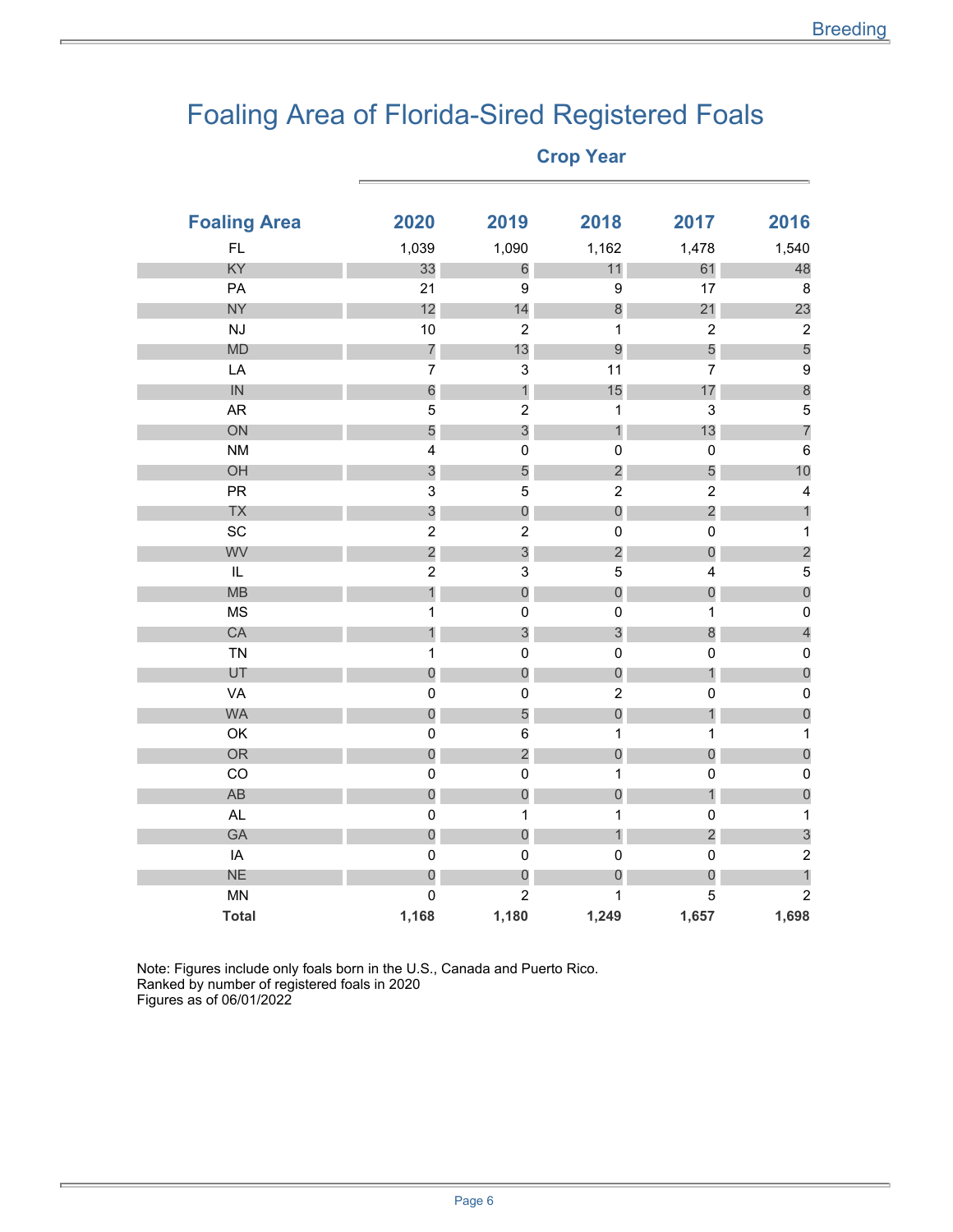### Conception Area of Florida-Bred Registered Foals

**Crop Year** 

| <b>Conception Area</b> | 2020           | 2019           | 2018                    | 2017                    | 2016           |
|------------------------|----------------|----------------|-------------------------|-------------------------|----------------|
| FL.                    | 1,039          | 1,090          | 1,162                   | 1,478                   | 1,540          |
| KY                     | 418            | 506            | 500                     | 471                     | 542            |
| CA                     | 3              | $\overline{2}$ | 1                       | 1                       | 1              |
| <b>NY</b>              | $\mathfrak{S}$ | 9              | 17                      |                         | 12             |
| PA                     | $\overline{2}$ | $\overline{2}$ | 6                       | 8                       | 1              |
| LA                     | $\overline{c}$ | $\overline{c}$ | 1                       | 1                       | 3              |
| <b>MD</b>              | 0              | $\overline{2}$ | $\overline{2}$          | 1                       | $\overline{4}$ |
| <b>NM</b>              | 0              | 1              | $\mathbf 0$             | 0                       | 0              |
| AL.                    | 0              | 0              | 0                       | 0                       |                |
| GA                     | $\mathbf 0$    | $\overline{0}$ | $\overline{0}$          | $\overline{\mathbf{c}}$ | 0              |
| IL                     | 0              | 0              | 0                       | $\pmb{0}$               |                |
| IN                     | 0              | 1              | 0                       | 0                       | 0              |
| SC                     | $\mathbf 0$    | $\mathbf 0$    | 0                       | $\mathbf 0$             | 1              |
| <b>TX</b>              | 0              | $\overline{0}$ | $\mathbf 0$             | $\mathbf 0$             | $\overline{c}$ |
| VA                     | 0              | $\mathbf 0$    | $\pmb{0}$               | 0                       |                |
| <b>WA</b>              | $\mathbf{0}$   | $\mathbf 0$    | $\overline{\mathbf{c}}$ | $\mathbf 0$             | 0              |
| OK                     | $\mathbf 0$    | $\mathbf 0$    | $\pmb{0}$               | $\pmb{0}$               |                |
| ON                     | O              |                | 3                       | 0                       |                |
| <b>Total</b>           | 1,467          | 1,616          | 1,694                   | 1,969                   | 2,111          |
|                        |                |                |                         |                         |                |

Note: Figures include only foals conceived in the U.S., Canada and Puerto Rico and where the conception area is known. Ranked by number of registered foals in 2020. Figures as of 06/01/2022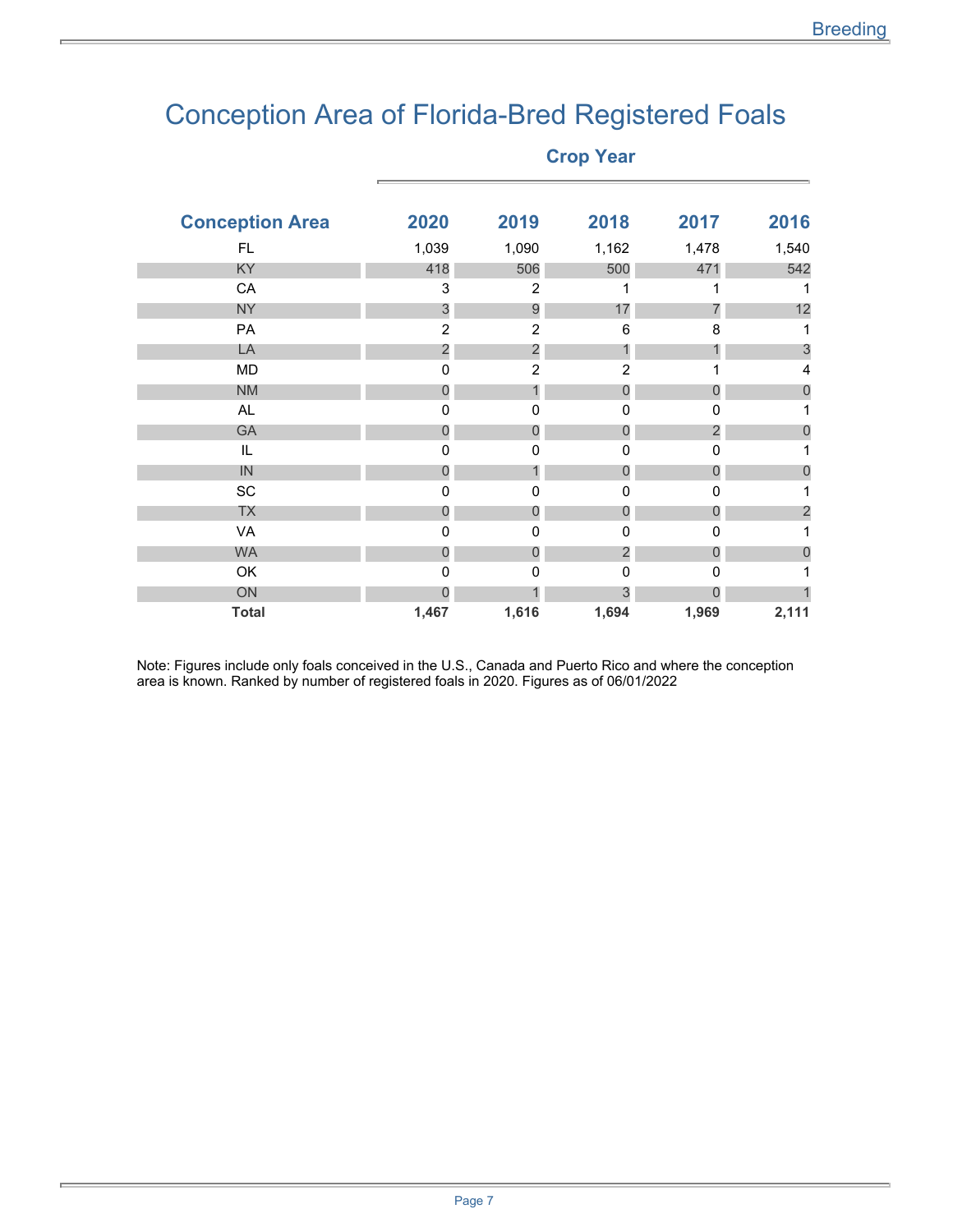

#### Florida Racing Overview

| Year | <b>Races</b> | <b>Purses</b> | <b>Starters</b> | <b>Starts</b> | Race<br><b>Days</b> | <b>Avg. Field</b><br><b>Size</b> | Avg.<br><b>Purse</b><br>per Race |
|------|--------------|---------------|-----------------|---------------|---------------------|----------------------------------|----------------------------------|
| 2001 | 3,968        | 83,468,069    | 7,616           | 32,948        | 390                 | 8.3                              | 21,035                           |
| 2002 | 3,752        | 81,960,124    | 7,415           | 31,356        | 365                 | 8.4                              | 21,844                           |
| 2003 | 3,806        | 85,221,610    | 7,895           | 32,339        | 366                 | 8.5                              | 22,391                           |
| 2004 | 3,766        | 82,943,298    | 8,225           | 32,455        | 363                 | 8.6                              | 22,024                           |
| 2005 | 3,732        | 81,504,048    | 7,851           | 31,322        | 358                 | 8.4                              | 21,839                           |
| 2006 | 3,733        | 85,409,600    | 7,786           | 30,971        | 356                 | 8.3                              | 22,880                           |
| 2007 | 3,660        | 90,215,130    | 7,584           | 30,423        | 356                 | 8.3                              | 24,649                           |
| 2008 | 3,443        | 78,404,970    | 7,413           | 29,085        | 344                 | 8.4                              | 22,772                           |
| 2009 | 3,254        | 72,798,830    | 7,452           | 28,440        | 327                 | 8.7                              | 22,372                           |
| 2010 | 3,233        | 76,909,950    | 7,493           | 28,274        | 323                 | 8.7                              | 23,789                           |
| 2011 | 3,387        | 90,282,150    | 7,901           | 29,402        | 332                 | 8.7                              | 26,655                           |
| 2012 | 3,383        | 90,984,951    | 7,356           | 27,651        | 335                 | 8.2                              | 26,895                           |
| 2013 | 3,314        | 91,643,658    | 7,081           | 26,872        | 354                 | 8.1                              | 27,653                           |
| 2014 | 3,738        | 100,208,070   | 7,510           | 30,781        | 393                 | 8.2                              | 26,808                           |
| 2015 | 3,285        | 96,726,850    | 7,650           | 28,625        | 331                 | 8.7                              | 29,445                           |
| 2016 | 3,356        | 97,328,100    | 7,543           | 28,130        | 334                 | 8.4                              | 29,001                           |
| 2017 | 3,384        | 110,964,600   | 7,272           | 27,514        | 334                 | 8.1                              | 32,791                           |
| 2018 | 3,374        | 127,574,693   | 7,173           | 27,701        | 331                 | 8.2                              | 37,811                           |
| 2019 | 3,286        | 122,273,822   | 7,206           | 26,529        | 327                 | 8.1                              | 37,211                           |
| 2020 | 3,356        | 106,819,140   | 7,560           | 28,071        | 343                 | 8.4                              | 31,829                           |
| 2021 | 2,930        | 102,936,300   | 6,704           | 23,462        | 296                 | 8.0                              | 35,132                           |

Note: Purses represent all available money, including monies not won and returned to state breeder or other funds.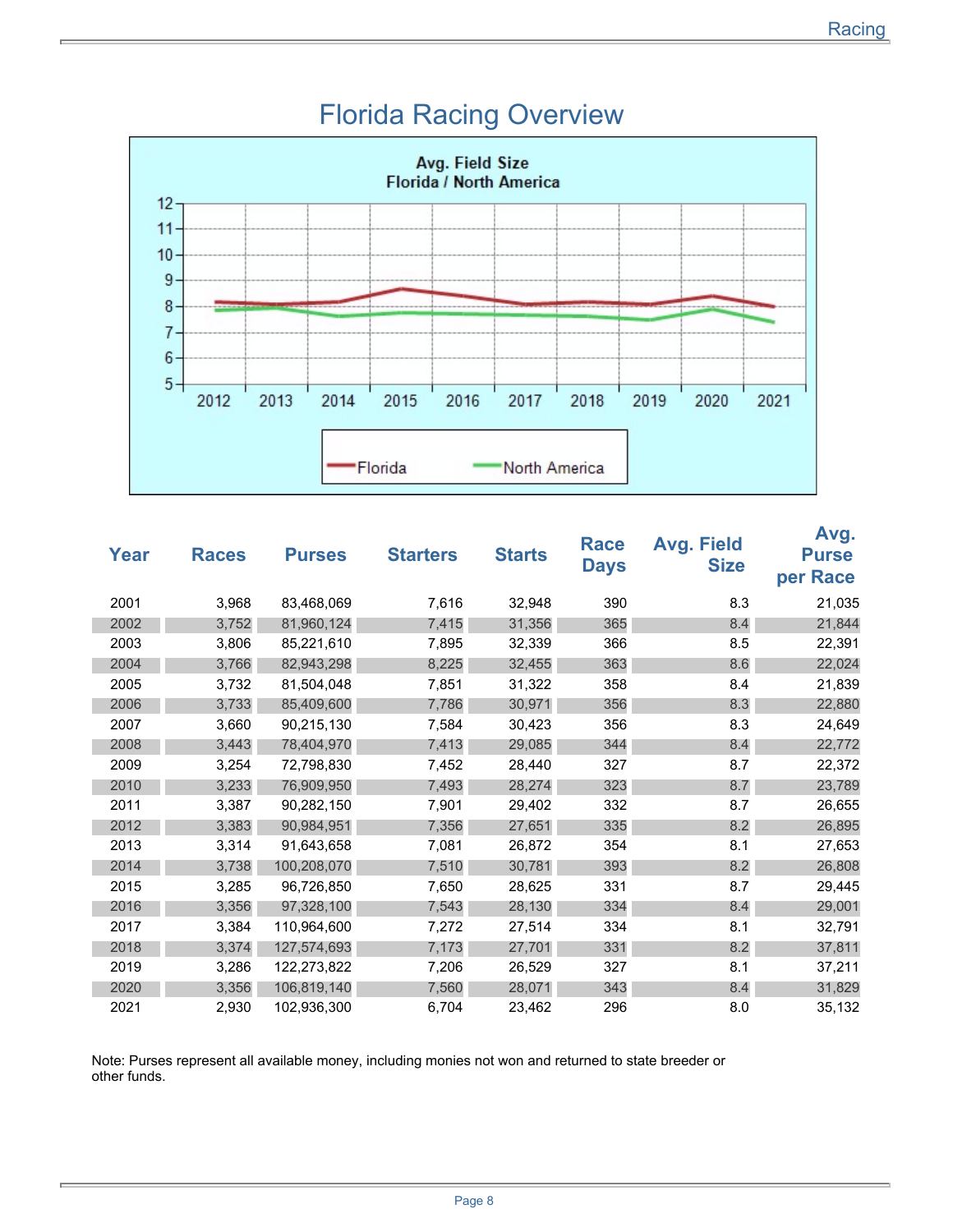

### Florida-Bred Racing Statistics by Racing Year

| <b>Racing</b><br>Year | <b>Starters</b> | <b>Starts</b> | <b>Earnings</b> | <b>Avg. Earnings</b><br>per Starter | <b>Avg. Starts</b><br>per Starter |
|-----------------------|-----------------|---------------|-----------------|-------------------------------------|-----------------------------------|
| 2001                  | 9,644           | 77,264        | 176,165,410     | 18,267                              | 8.0                               |
| 2002                  | 10,061          | 78,258        | 179,408,493     | 17,832                              | 7.8                               |
| 2003                  | 10,271          | 76,846        | 173,789,281     | 16,920                              | 7.5                               |
| 2004                  | 10,331          | 77,028        | 174,593,169     | 16,900                              | 7.5                               |
| 2005                  | 10,288          | 75,369        | 176,892,729     | 17,194                              | 7.3                               |
| 2006                  | 10,214          | 73,899        | 186,391,305     | 18,249                              | 7.2                               |
| 2007                  | 10,238          | 73,017        | 189,148,437     | 18,475                              | 7.1                               |
| 2008                  | 10,166          | 71,987        | 190,053,755     | 18,695                              | 7.1                               |
| 2009                  | 9,967           | 70,395        | 172,155,259     | 17,273                              | 7.1                               |
| 2010                  | 9,074           | 63,861        | 163,836,378     | 18,056                              | 7.0                               |
| 2011                  | 8,036           | 56,990        | 149,537,294     | 18,608                              | 7.1                               |
| 2012                  | 7,098           | 50,789        | 138,488,147     | 19,511                              | 7.2                               |
| 2013                  | 6,267           | 45,098        | 130,907,215     | 20,888                              | 7.2                               |
| 2014                  | 5,691           | 40,984        | 115,702,780     | 20,331                              | 7.2                               |
| 2015                  | 5,441           | 37,503        | 110,863,828     | 20,376                              | 6.9                               |
| 2016                  | 5,332           | 37,046        | 107,234,740     | 20,112                              | 7.0                               |
| 2017                  | 5,148           | 34,824        | 105,568,583     | 20,507                              | 6.8                               |
| 2018                  | 4,948           | 33,684        | 106,961,362     | 21,617                              | 6.8                               |
| 2019                  | 4,820           | 31,775        | 105,202,824     | 21,826                              | 6.6                               |
| 2020                  | 4,343           | 25,672        | 79,171,275      | 18,230                              | 5.9                               |
| 2021                  | 4,023           | 26,381        | 91,490,903      | 22,742                              | 6.6                               |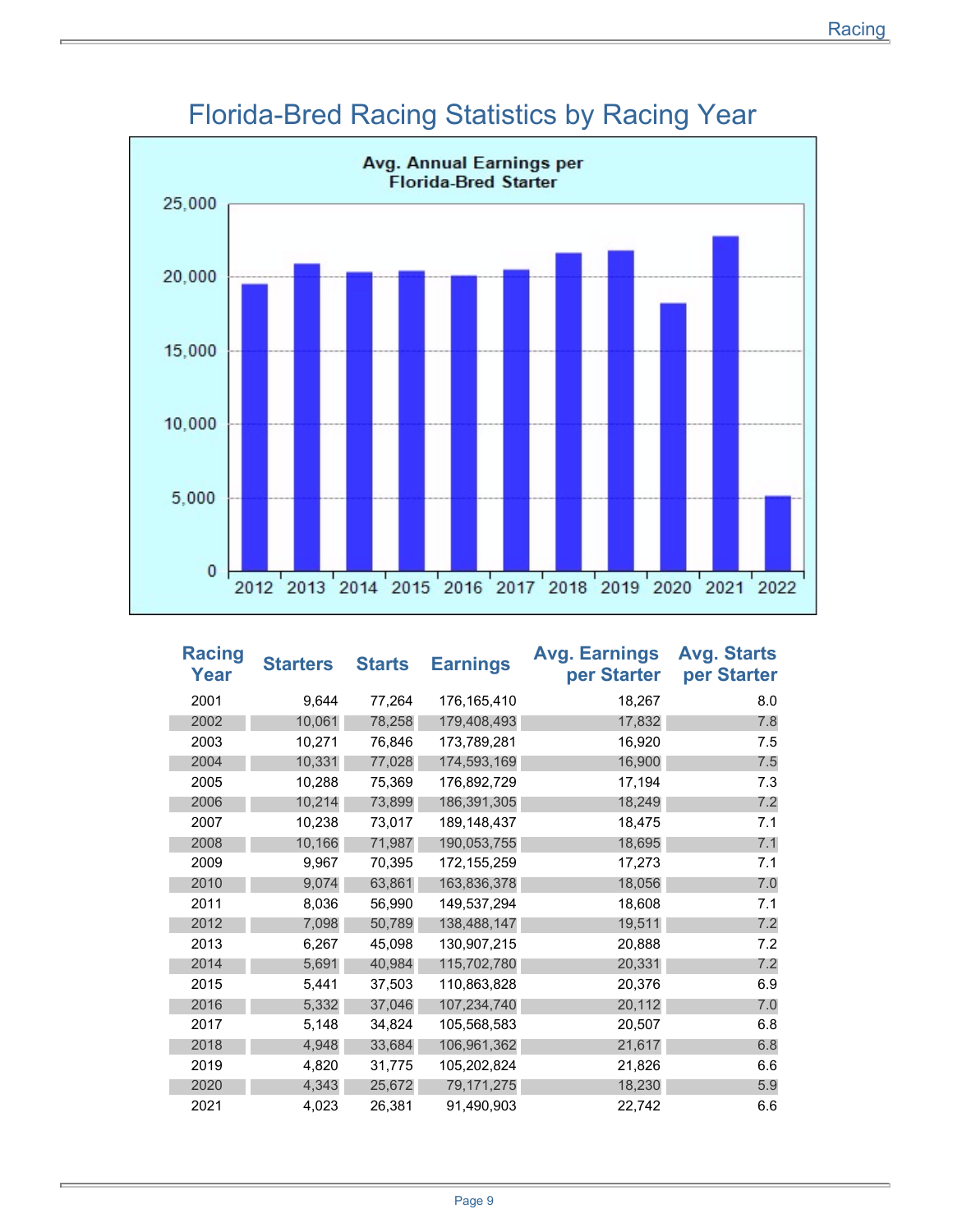# Florida-Bred Racing Statistics by Foaling Year

| <b>Foaling</b><br>Year | Reg.<br><b>Foals</b> | <b>Starters</b> | <b>Lifetime</b><br><b>Starts</b> | <b>Lifetime</b><br><b>Earnings</b> | <b>Avg. Earnings</b><br>per Starter | <b>Avg. Starts</b><br>per Starter |
|------------------------|----------------------|-----------------|----------------------------------|------------------------------------|-------------------------------------|-----------------------------------|
| 2000                   | 4,551                | 3,500           | 79,687                           | 186, 184, 885                      | 53,196                              | 22.8                              |
| 2001                   | 4,396                | 3,398           | 76,905                           | 169,342,206                        | 49,836                              | 22.6                              |
| 2002                   | 4,425                | 3,288           | 71,957                           | 179,372,310                        | 54,554                              | 21.9                              |
| 2003                   | 4,513                | 3,387           | 70,550                           | 192,322,548                        | 56,783                              | 20.8                              |
| 2004                   | 4,497                | 3,341           | 70,186                           | 182.753.845                        | 54,700                              | 21.0                              |
| 2005                   | 4,499                | 3,349           | 70,827                           | 181,967,795                        | 54,335                              | 21.1                              |
| 2006                   | 4,495                | 3,243           | 65,990                           | 164,883,894                        | 50,843                              | 20.3                              |
| 2007                   | 4,378                | 3,072           | 61,245                           | 172,890,129                        | 56,279                              | 19.9                              |
| 2008                   | 3,537                | 2,508           | 51,180                           | 152,691,169                        | 60,882                              | 20.4                              |
| 2009                   | 2,935                | 2,107           | 42,785                           | 110,657,688                        | 52,519                              | 20.3                              |
| 2010                   | 2,444                | 1,817           | 36,344                           | 112,959,498                        | 62,168                              | 20.0                              |
| 2011                   | 2,101                | 1,587           | 28,724                           | 92,241,345                         | 58,123                              | 18.1                              |
| 2012                   | 2,066                | 1,547           | 23,319                           | 76,532,049                         | 49,471                              | 15.1                              |
| 2013                   | 2,162                | 1,608           | 22,041                           | 72,116,979                         | 44,849                              | 13.7                              |
| 2014                   | 2,212                | 1,627           | 21,504                           | 71,036,369                         | 43,661                              | 13.2                              |
| 2015                   | 2,168                | 1,475           | 13,249                           | 47,902,496                         | 32,476                              | 9.0                               |
| 2016                   | 2,121                | 1,468           | 13,585                           | 50,430,527                         | 34,353                              | 9.3                               |
| 2017                   | 1,969                | 1,296           | 10,292                           | 39,038,350                         | 30,122                              | 7.9                               |
| 2018                   | 1,694                | 1,200           | 10,016                           | 40,484,095                         | 33,737                              | 8.3                               |
| 2019                   | 1,616                | 936             | 4,650                            | 23,855,974                         | 25,487                              | 5.0                               |
| 2020                   | 1,468                | 56              | 70                               | 687,094                            | 12,270                              | 1.3                               |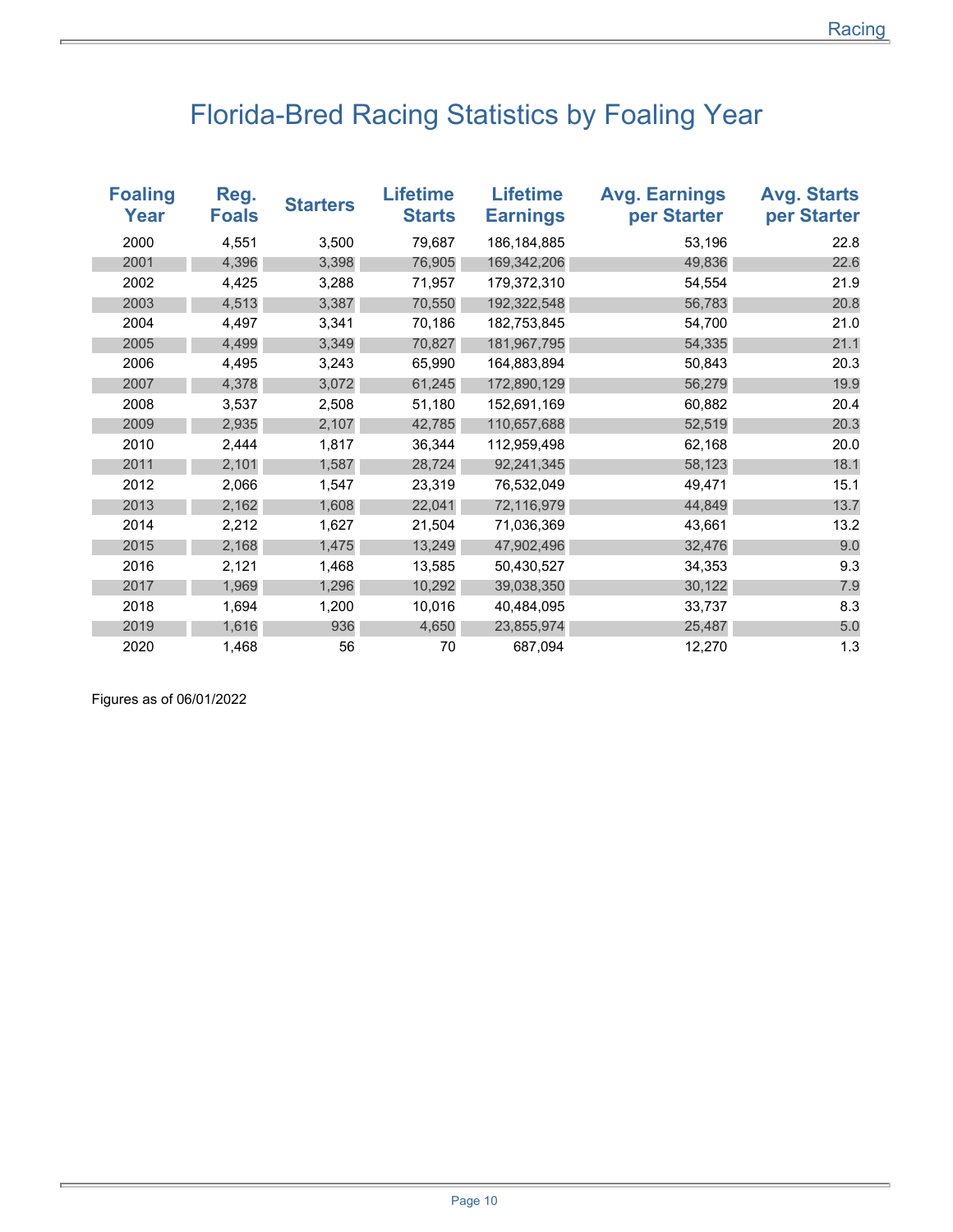

### Florida-Bred Starters and Starts: In-State/Out-of-State

| <b>Foaling</b><br>Year | <b>Total</b><br><b>Starters</b> | <b>In-State</b><br><b>Starters</b> | Pct. of<br><b>In-State</b><br><b>Starters</b> | <b>Total</b><br><b>Starts</b> | <b>In-State</b><br><b>Starts</b> | Pct. of<br><b>In-State</b><br><b>Starts</b> |
|------------------------|---------------------------------|------------------------------------|-----------------------------------------------|-------------------------------|----------------------------------|---------------------------------------------|
| 2000                   | 3,500                           | 1,991                              | 56.9                                          | 79,687                        | 20,865                           | 26.2                                        |
| 2001                   | 3,398                           | 1,963                              | 57.8                                          | 76,905                        | 21,178                           | 27.5                                        |
| 2002                   | 3,288                           | 1,795                              | 54.6                                          | 71,957                        | 18,483                           | 25.7                                        |
| 2003                   | 3,387                           | 1,927                              | 56.9                                          | 70,550                        | 19,501                           | 27.6                                        |
| 2004                   | 3,341                           | 1,890                              | 56.6                                          | 70,186                        | 18,896                           | 26.9                                        |
| 2005                   | 3,349                           | 1,886                              | 56.3                                          | 70,827                        | 18,929                           | 26.7                                        |
| 2006                   | 3,243                           | 1,766                              | 54.5                                          | 65,990                        | 17,639                           | 26.7                                        |
| 2007                   | 3,072                           | 1,843                              | 60.0                                          | 61,245                        | 18,153                           | 29.6                                        |
| 2008                   | 2,508                           | 1,525                              | 60.8                                          | 51,180                        | 15,959                           | 31.2                                        |
| 2009                   | 2,107                           | 1,346                              | 63.9                                          | 42,785                        | 15,109                           | 35.3                                        |
| 2010                   | 1,817                           | 1,164                              | 64.1                                          | 36,344                        | 13,220                           | 36.4                                        |
| 2011                   | 1,587                           | 1,073                              | 67.6                                          | 28,724                        | 11,288                           | 39.3                                        |
| 2012                   | 1,547                           | 1,034                              | 66.8                                          | 23,319                        | 10,109                           | 43.4                                        |
| 2013                   | 1,608                           | 1,076                              | 66.9                                          | 22,041                        | 9,123                            | 41.4                                        |
| 2014                   | 1,561                           | 1,054                              | 67.5                                          | 15,117                        | 7,742                            | 51.2                                        |
| 2015                   | 1,475                           | 1,000                              | 67.8                                          | 13,249                        | 6,499                            | 49.1                                        |
| 2016                   | 1,468                           | 1,006                              | 68.5                                          | 13,585                        | 6,792                            | 50.0                                        |
| 2017                   | 1,296                           | 955                                | 73.7                                          | 10,292                        | 6,012                            | 58.4                                        |
| 2018                   | 1,200                           | 850                                | 70.8                                          | 10,016                        | 5,177                            | 51.7                                        |
| 2019                   | 936                             | 688                                | 73.5                                          | 4,650                         | 3,124                            | 67.2                                        |
| 2020                   | 56                              | 42                                 | 75.0                                          | 70                            | 52                               | 74.3                                        |

Note: In-state starters include any Thoroughbred that made at least one start in its native state.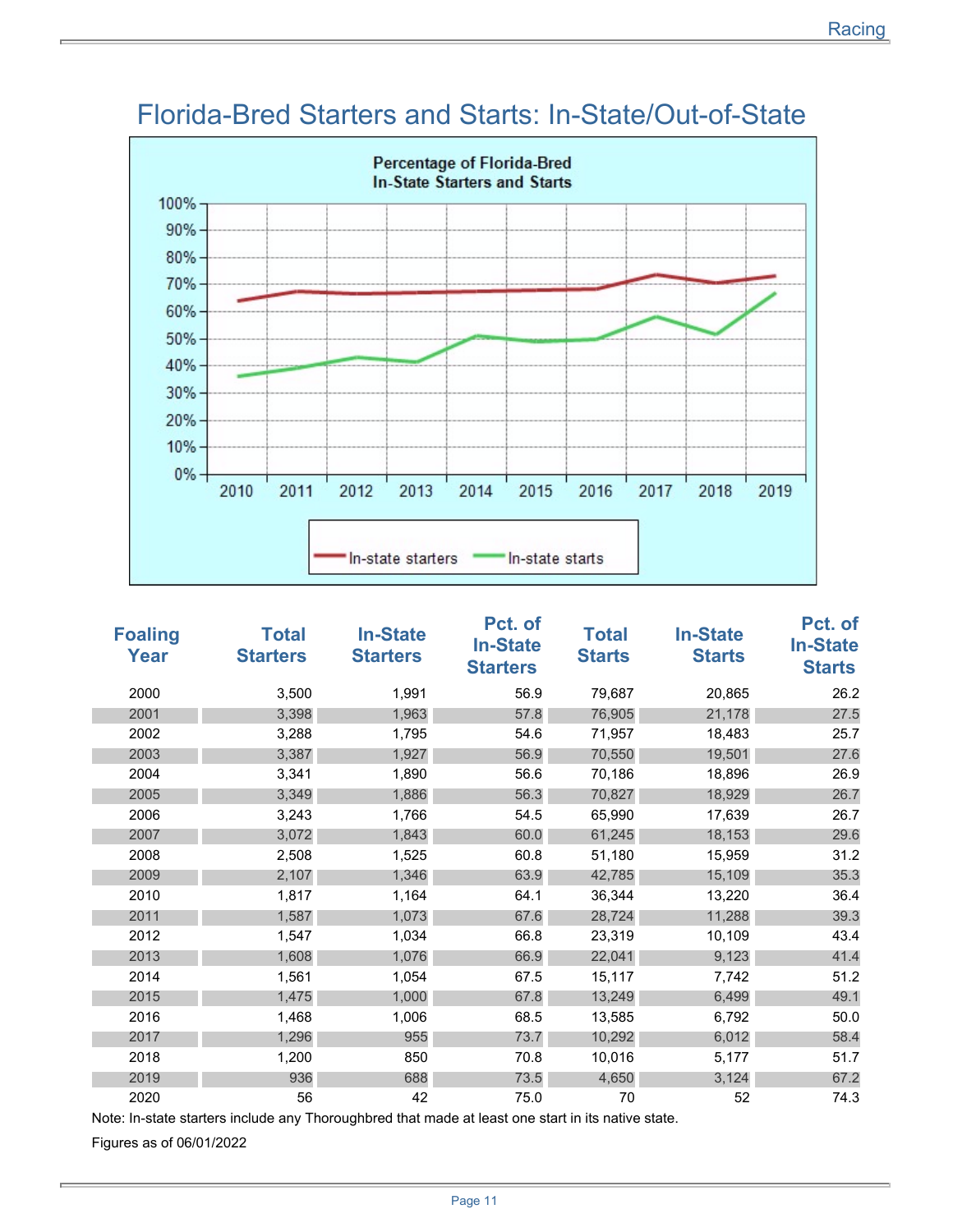## Percentage of Florida-Bred Earnings by Racing Area

| <b>Racing Area</b> | 2021     | 2020     | 2019     | 2018     | 2017     |
|--------------------|----------|----------|----------|----------|----------|
| FL.                | 41.80%   | 48.46%   | 44.00%   | 42.18%   | 37.42%   |
| PA                 | 7.98%    | 7.18%    | 10.70%   | 10.66%   | 10.66%   |
| CA                 | 5.96%    | 4.04%    | 5.12%    | 4.68%    | 8.27%    |
| <b>NY</b>          | 5.89%    | 5.12%    | 6.79%    | 9.22%    | 9.50%    |
| KY                 | 4.36%    | 5.73%    | 3.25%    | 2.82%    | 2.88%    |
| WV                 | 4.31%    | 3.48%    | 2.63%    | 2.19%    | 3.26%    |
| OH                 | 3.78%    | 2.63%    | 3.18%    | 3.54%    | 3.29%    |
| NJ                 | 3.50%    | 2.79%    | 3.21%    | 2.06%    | 2.00%    |
| <b>MD</b>          | 3.47%    | 3.50%    | 2.89%    | 4.77%    | 5.03%    |
| DE                 | 2.54%    | 2.13%    | 2.63%    | 2.10%    | 2.34%    |
| ON                 | 2.52%    | 3.84%    | 3.51%    | 2.77%    | 2.99%    |
| IL                 | 2.21%    | 1.38%    | 1.61%    | 1.55%    | 1.45%    |
| LA                 | 2.00%    | 1.72%    | 1.90%    | 2.26%    | 1.95%    |
| <b>AR</b>          | 2.00%    | 2.21%    | 1.41%    | 1.37%    | 1.43%    |
| <b>PR</b>          | 1.81%    | 1.72%    | 1.98%    | 2.05%    | 1.80%    |
| VA                 | 0.94%    | 0.23%    | 0.83%    | 0.03%    | 0.01%    |
| OK                 | 0.75%    | 0.45%    | 0.27%    | 0.56%    | 0.32%    |
| <b>TX</b>          | 0.72%    | 0.79%    | 0.20%    | 0.29%    | 0.37%    |
| IN                 | 0.59%    | 0.65%    | 0.68%    | 1.08%    | 0.83%    |
| IA                 | 0.59%    | 0.39%    | 0.37%    | 0.61%    | 0.52%    |
| AZ                 | 0.55%    | 0.20%    | 0.46%    | 0.43%    | 0.35%    |
| <b>MN</b>          | 0.45%    | 0.35%    | 0.36%    | 0.40%    | 0.52%    |
| MB                 | 0.22%    | 0.15%    | 0.30%    | 0.25%    | 0.24%    |
| AB                 | 0.21%    | 0.15%    | 0.20%    | 0.24%    | 0.21%    |
| <b>WA</b>          | 0.17%    | 0.07%    | 0.24%    | 0.24%    | 0.15%    |
| <b>NE</b>          | 0.16%    | 0.11%    | 0.11%    | 0.13%    | 0.18%    |
| <b>NM</b>          | 0.12%    | 0.19%    | 0.39%    | 0.62%    | 0.81%    |
| BC                 | 0.07%    | 0.05%    | 0.13%    | 0.19%    | 0.18%    |
| CO                 | 0.07%    | 0.05%    | 0.01%    | 0.06%    | 0.05%    |
| <b>WY</b>          | 0.04%    | 0.04%    | 0.03%    | 0.00%    | 0.01%    |
| GA                 | 0.01%    | 0.00%    | 0.00%    | 0.00%    | $0.00\%$ |
| <b>ND</b>          | 0.01%    | $0.00\%$ | 0.00%    | 0.01%    | 0.01%    |
| 0R                 | 0.01%    | 0.04%    | 0.02%    | 0.04%    | 0.04%    |
| <b>SC</b>          | 0.01%    | $0.00\%$ | $0.00\%$ | $0.00\%$ | 0.03%    |
| MA                 | $0.00\%$ | 0.00%    | 0.39%    | 0.40%    | 0.43%    |
| MI                 | 0.00%    | $0.00\%$ | 0.00%    | $0.00\%$ | 0.19%    |
| <b>NC</b>          | $0.00\%$ | 0.00%    | 0.00%    | 0.01%    | $0.00\%$ |
| <b>SK</b>          | 0.00%    | 0.00%    | 0.01%    | 0.01%    | 0.04%    |

#### **Racing Year**

Ranked by percentage of total earnings in 2021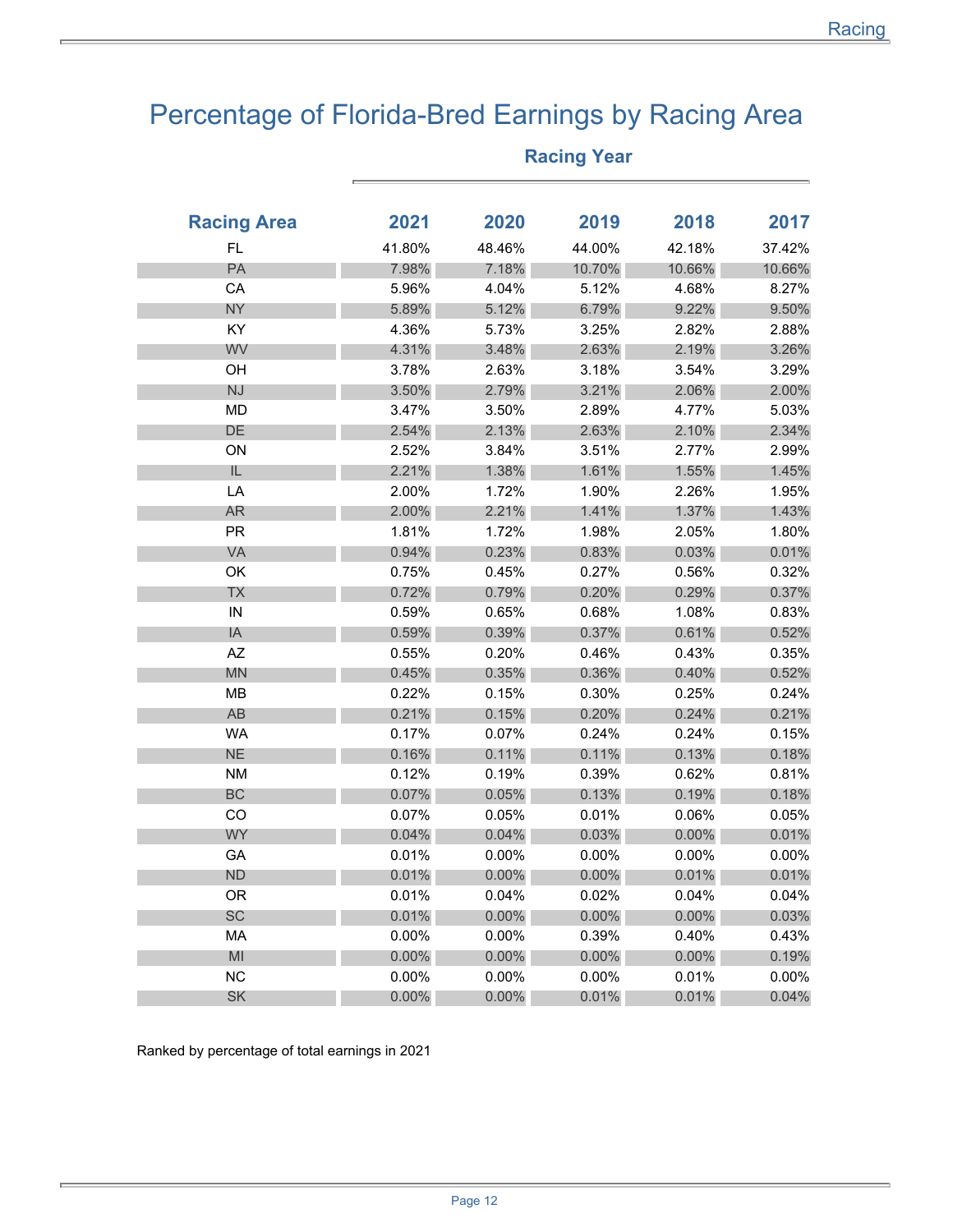

### Auction Results for Florida-Bred Weanlings

| <b>Sale</b><br>Year | # Sold | Pct.<br><b>Change</b> | <b>Gross</b><br><b>Sales</b> | Pct.<br><b>Change</b> | Avg.<br><b>Price</b> | Pct.<br><b>Change</b> | <b>Median</b><br><b>Price</b> | Pct.<br><b>Change</b> |
|---------------------|--------|-----------------------|------------------------------|-----------------------|----------------------|-----------------------|-------------------------------|-----------------------|
| 2001                | 318    | 0.0                   | 3,438,485                    | 0.0                   | 10,813               | 0.0                   | 3,800                         | 0.0                   |
|                     |        |                       |                              |                       |                      |                       |                               |                       |
| 2002                | 317    | $-0.3$                | 5,482,700                    | 59.5                  | 17,296               | 60.0                  | 6,000                         | 57.9                  |
| 2003                | 338    | 6.6                   | 7,880,500                    | 43.7                  | 23,315               | 34.8                  | 9,000                         | 50.0                  |
| 2004                | 434    | 28.4                  | 9,647,400                    | 22.4                  | 22,229               | $-4.7$                | 12,000                        | 33.3                  |
| 2005                | 360    | $-17.1$               | 8,621,500                    | $-10.6$               | 23,949               | 7.7                   | 9,500                         | $-20.8$               |
| 2006                | 391    | 8.6                   | 9,325,900                    | 8.2                   | 23,851               | $-0.4$                | 10,500                        | 10.5                  |
| 2007                | 355    | $-9.2$                | 7,383,300                    | $-20.8$               | 20,798               | $-12.8$               | 11,000                        | 4.8                   |
| 2008                | 187    | $-47.3$               | 2,540,500                    | $-65.6$               | 13,586               | $-34.7$               | 5,500                         | $-50.0$               |
| 2009                | 124    | $-33.7$               | 1,803,100                    | $-29.0$               | 14,541               | 7.0                   | 6,500                         | 18.2                  |
| 2010                | 130    | 4.8                   | 1,917,600                    | 6.4                   | 14,751               | 1.4                   | 5,500                         | $-15.4$               |
| 2011                | 102    | $-21.5$               | 1,644,300                    | $-14.3$               | 16,121               | 9.3                   | 7,750                         | 40.9                  |
| 2012                | 119    | 16.7                  | 2,205,800                    | 34.2                  | 18,536               | 15.0                  | 10,000                        | 29.0                  |
| 2013                | 109    | $-8.4$                | 2,795,000                    | 26.7                  | 25,642               | 38.3                  | 15,000                        | 50.0                  |
| 2014                | 122    | 11.9                  | 2,719,700                    | $-2.7$                | 22,293               | $-13.1$               | 10,000                        | $-33.3$               |
| 2015                | 100    | $-18.0$               | 3,139,200                    | 15.4                  | 31,392               | 40.8                  | 8,500                         | $-15.0$               |
| 2016                | 26     | $-74.0$               | 1,012,700                    | $-67.7$               | 38,950               | 24.1                  | 29,000                        | 241.2                 |
| 2017                | 20     | $-23.1$               | 1,292,700                    | 27.7                  | 64,635               | 65.9                  | 35,000                        | 20.7                  |
| 2018                | 31     | 55.0                  | 1,425,700                    | 10.3                  | 45,990               | $-28.9$               | 20,000                        | $-42.9$               |
| 2019                | 18     | $-41.9$               | 1,293,700                    | $-9.3$                | 71,872               | 56.3                  | 42,500                        | 112.5                 |
| 2020                | 18     | 0.0                   | 1,318,500                    | 1.9                   | 73,250               | 1.9                   | 35,500                        | $-16.5$               |
| 2021                | 18     | 0.0                   | 992,700                      | $-24.7$               | 55,150               | $-24.7$               | 31,500                        | $-11.3$               |
|                     |        |                       |                              |                       |                      |                       |                               |                       |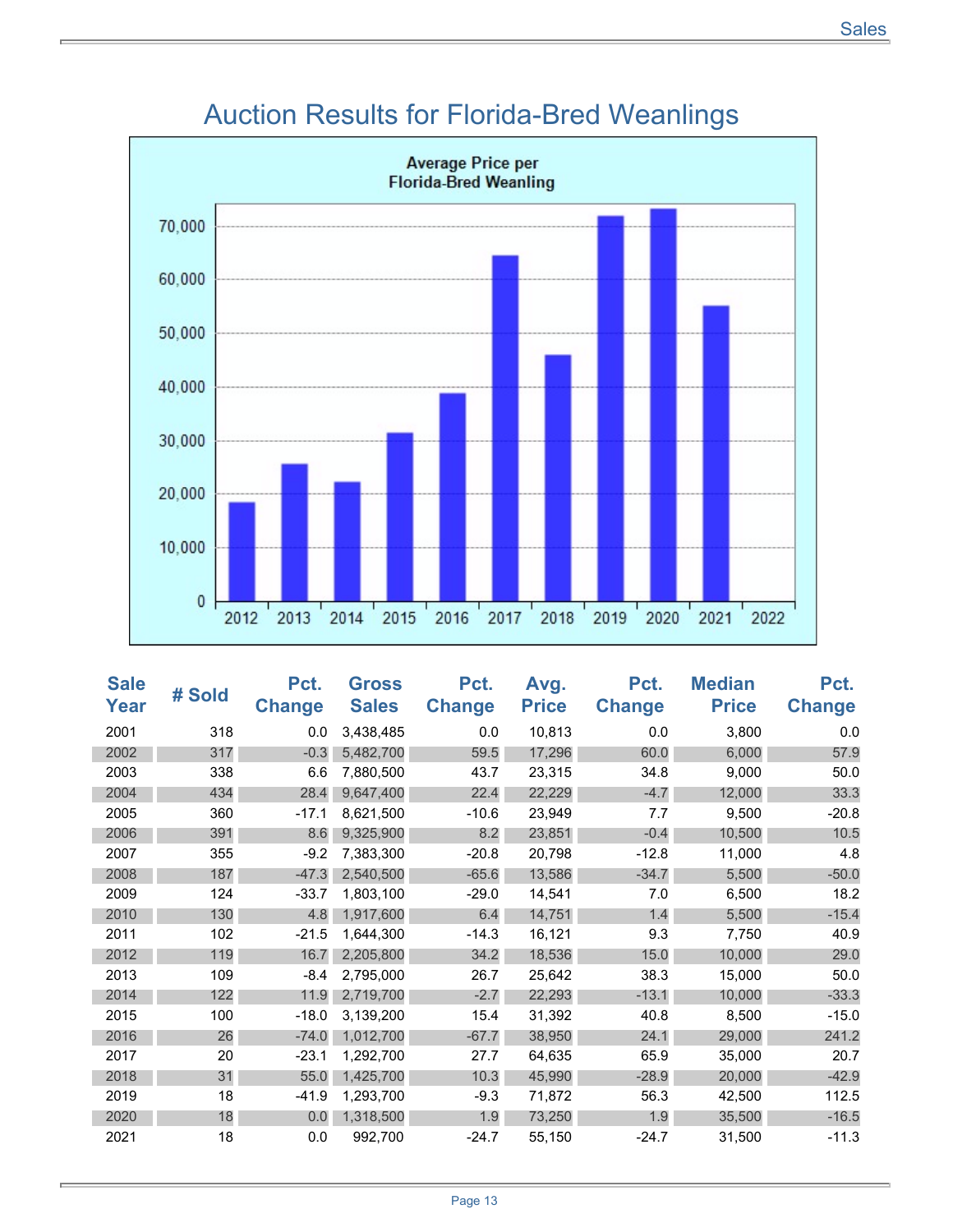

### Auction Results for Florida-Bred Yearlings

| <b>Sale</b><br>Year | # Sold | Pct.<br><b>Change</b> | <b>Gross</b><br><b>Sales</b> | Pct.<br><b>Change</b> | Avg.<br><b>Price</b> | Pct.<br><b>Change</b> | <b>Median</b><br><b>Price</b> | Pct.<br><b>Change</b> |
|---------------------|--------|-----------------------|------------------------------|-----------------------|----------------------|-----------------------|-------------------------------|-----------------------|
| 2001                | 1,299  |                       | 0.0 29,355,589               | 0.0                   | 22,599               | 0.0                   | 6,369                         | 0.0                   |
| 2002                | 1,084  |                       | -16.6 19,783,698             | $-32.6$               | 18,251               | $-19.2$               | 6,350                         | $-0.3$                |
| 2003                | 1,239  |                       | 14.3 28,916,900              | 46.2                  | 23,339               | 27.9                  | 7,500                         | 18.1                  |
| 2004                | 1,544  |                       | 24.6 45,737,598              | 58.2                  | 29,623               | 26.9                  | 11,000                        | 46.7                  |
| 2005                | 1,510  |                       | $-2.2$ 42,047,324            | $-8.1$                | 27,846               | $-6.0$                | 10,000                        | $-9.1$                |
| 2006                | 1,466  |                       | $-2.9$ 43,645,800            | 3.8                   | 29,772               | 6.9                   | 10,000                        | 0.0                   |
| 2007                | 1,379  |                       | -5.9 36,798,871              | $-15.7$               | 26,685               | $-10.4$               | 10,000                        | 0.0                   |
| 2008                | 1,208  | $-12.4$               | 30,291,951                   | $-17.7$               | 25,076               | $-6.0$                | 8,000                         | $-20.0$               |
| 2009                | 872    | $-27.8$               | 18,053,600                   | $-40.4$               | 20,704               | $-17.4$               | 5,500                         | $-31.3$               |
| 2010                | 694    |                       | -20.4 13,539,650             | $-25.0$               | 19,510               | $-5.8$                | 7,000                         | 27.3                  |
| 2011                | 558    |                       | -19.6 14,968,545             | 10.6                  | 26,825               | 37.5                  | 10,000                        | 42.9                  |
| 2012                | 571    |                       | 2.3 16,842,000               | 12.5                  | 29,496               | 10.0                  | 15,000                        | 50.0                  |
| 2013                | 609    |                       | 6.7 20,713,400               | 23.0                  | 34,012               | 15.3                  | 16,000                        | 6.7                   |
| 2014                | 697    | 14.5                  | 21,867,900                   | 5.6                   | 31,374               | $-7.8$                | 12,000                        | $-25.0$               |
| 2015                | 611    |                       | -12.3 19,098,400             | $-12.7$               | 31,258               | $-0.4$                | 14,000                        | 16.7                  |
| 2016                | 473    |                       | -22.6 13,963,700             | $-26.9$               | 29,522               | $-5.6$                | 9,000                         | $-35.7$               |
| 2017                | 510    |                       | 7.8 14,616,235               | 4.7                   | 28,659               | $-2.9$                | 9,000                         | 0.0                   |
| 2018                | 498    |                       | $-2.4$ 19,731,050            | 35.0                  | 39,621               | 38.3                  | 15,000                        | 66.7                  |
| 2019                | 444    | $-10.8$               | 16,110,813                   | $-18.4$               | 36,286               | -8.4                  | 10,750                        | $-28.3$               |
| 2020                | 354    |                       | -20.3 10,896,500             | $-32.4$               | 30,781               | $-15.2$               | 10,000                        | $-7.0$                |
| 2021                | 429    |                       | 21.2 15,361,400              | 41.0                  | 35,807               | 16.3                  | 17,000                        | 70.0                  |